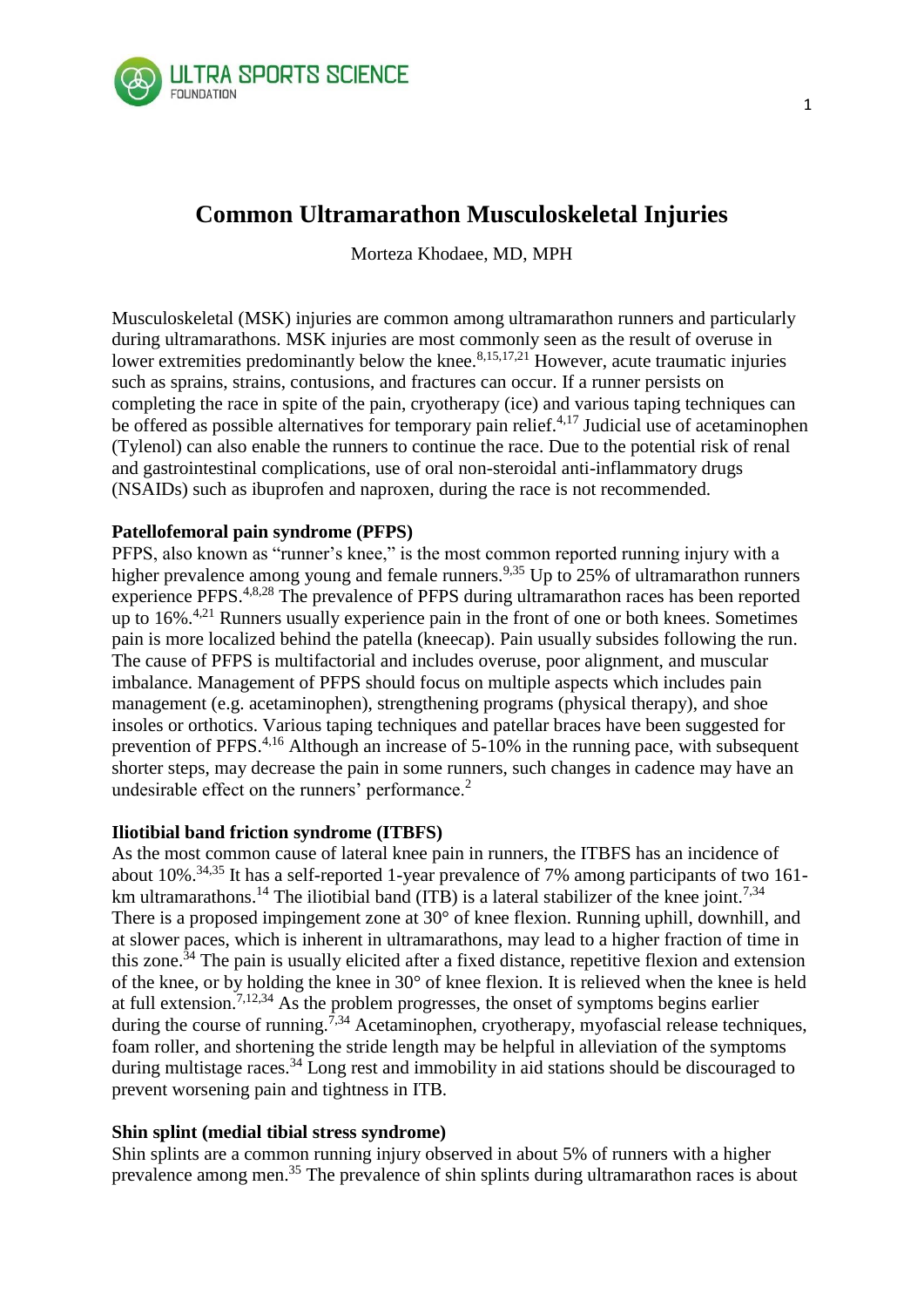

10%<sup>4,21</sup> Most runners with this condition will adapt to a slower running speed to decrease the pain during the race. The diagnosis of shin splints in the settings of new onset shin pain during the race should be a diagnosis of exclusion. In less severe cases, cryotherapy, stretching, and topical analgesics may be of some value during the race intervals.

## **Stress fractures**

Stress fractures are common among ultramarathon runners. A survey study of the participants of two 161-km ultramarathons revealed a self-report of a 10% stress fracture rate in the previous year.<sup>14</sup> In this study foot, tibia, and femur were the most common stress fracture sites.<sup>14</sup> The repetitive stress of running without proper rest, may lead to a spectrum of pathologic bone responses from stress reactions (microfracture) to stress fractures (frank cortical disruption). The huge increase in running distance during the race compared to typical training programs puts ultramarathon runners at a much higher risk of developing stress fractures compare to the shorter distance running events. Diagnosis during the race is based on physical examination which may manifest focal tenderness and swelling.<sup>23</sup> Even if the access to a local clinical facility is available, plain radiography is not an appropriate modality for the diagnosis of stress fracture during or after the race. Cortical reactions may take up to 5 weeks to become evident in plain radiographs. High clinical suspicion of a stress fracture during a race warrants the termination of the race for the runner. Conservative on-site management includes immobilization, cryotherapy, and acetaminophen. A balanced diet to prevent weight loss, smoking cessation, daily intake of 1500-2000 milligrams of calcium and supplemental vitamin D, arch supports particularly if flat feet (pes planus) is present, and optimizing the training routines may prevent stress fractures.<sup>23</sup> A 10% reduction in stride length and an increase in the running cadence may decrease the risk of tibial stress fractures by decreasing the tibial strain forces.  $6,13$ 

### **Sesamoid stress injuries**

The sesamoid complex is located centrally at the plantar side (towards the sole) of the 1<sup>st</sup> metatarsal head, lying within the medial and lateral heads of flexor hallucis brevis tendon, while also receiving attachments from abductor and adductor hallucis tendons.<sup>1</sup> It normally transfers up to 50% of body weight, but this load can reach >300% during the run (push-off). The repetitive nature of running, and the large magnitude of these forces, can make the sesamoid complex prone to various pathologies (e.g., sesamoiditis, osteochondritis, acute stress fractures). Sesamoid disorders account for 1% of running injuries.<sup>1</sup> Prevalence of sesamoid stress injuries during ultramarathons is unknown. Sesamoiditis is a painful condition of the sesamoid complex due to repetitive stress with no radiographic findings. Crepitus, tenderness and pain on extension of the 1<sup>st</sup> metatarsophalangeal (MTP) joint are the main clinical findings. Sesamoid stress fracture is the most common pathology of the sesamoid complex which typically involves the tibial sesamoid.<sup>1,18</sup> Runners with clinically suspicious findings should be referred non-urgently to a physician for further work ups after the race.

# **Chronic exertional compartment syndrome (CECS)**

The majority of diagnoses related to leg pain in runners can be attributed to overuse injuries. Following shin splints, CECS is the second most common cause of chronic leg pain in athletes.<sup>10</sup> Pain usually instantly disappears following cessation of the run and some rest with no permanent aftereffect in the leg. However, in rare cases if the exertion continues despite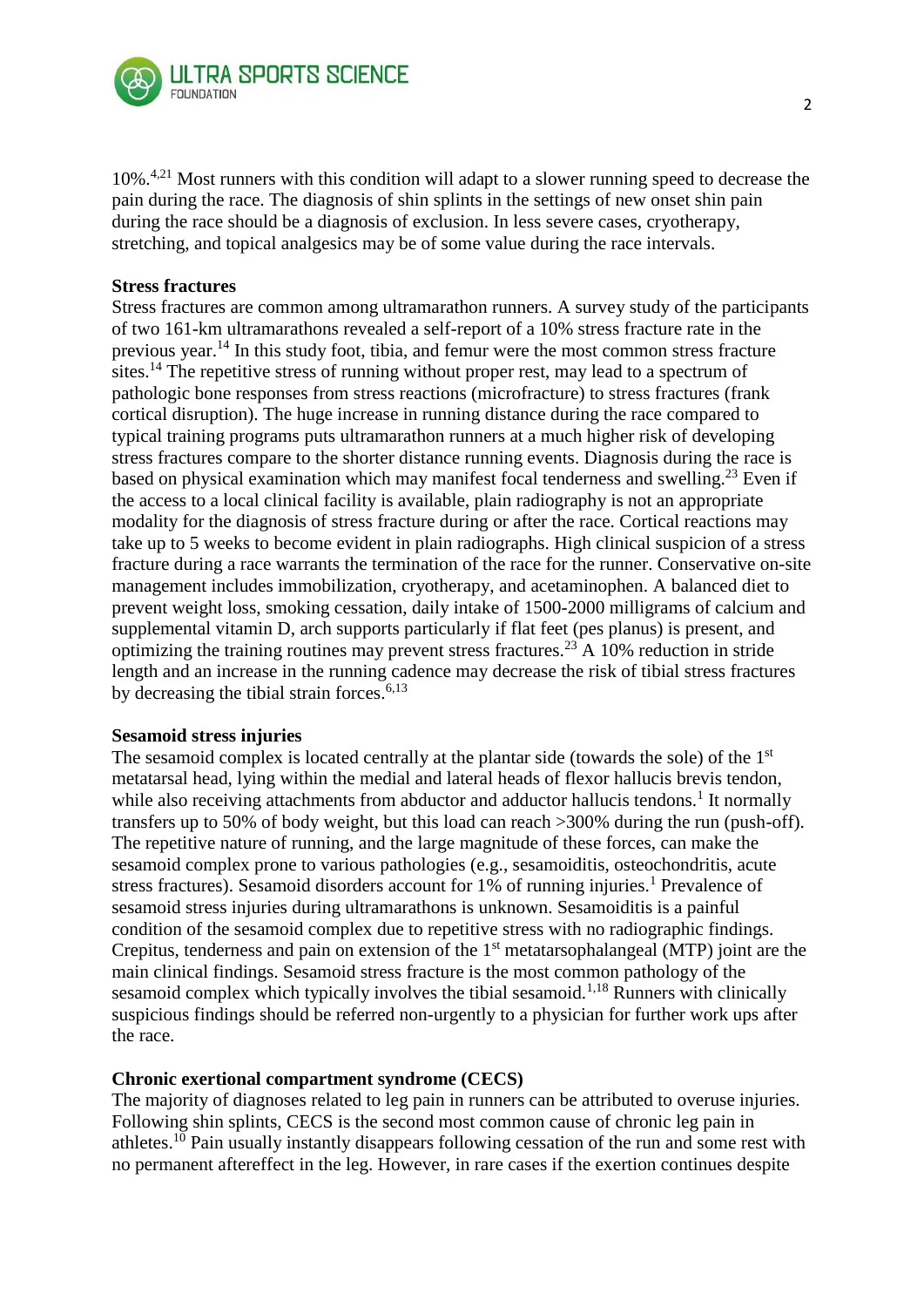

the pain, acute compartment syndrome may occur.<sup>10</sup> Physical examination during or post-race may reveal a tense or tender involved compartment. Any runners with continued pain in their lower leg despite rest should be transferred to the emergency department to rule out acute on chronic exertional compartment syndrome.<sup>27</sup> Other less common symptoms and signs of an acute compartment syndrome like numbness, tingling, pale skin color, paralysis, and inability to feel the pulse may be present. Delay in diagnosis and treatment may cause significant consequences. Surgery (compartment fasciotomy) may be warranted if the symptoms do not resolve with conservative management.<sup>27,36</sup>

## **Exercise-associated muscle cramping (EAMC)**

EAMC is one of the most common conditions faced by an ultramarathon runner. It is reported to be the most common (57%) cause of premature race termination in a 250-km off-road ultramarathon.<sup>19</sup> In a survey study, 5% of 161-km ultramarathon runners reported muscle cramping as their main reason to drop out of the race.<sup>14</sup> It is characterized by painful involuntary spasms during, or immediately after exercise, which occurs mainly in the gastrocsoleus complex, hamstrings or quadriceps muscles. Despite the common belief among the athletes and coaches, there is limited evidence to support heat, dehydration, and electrolyte imbalance as the predisposing factors of  $EAMC$ <sup>11,30,31</sup>Neuromuscular fatigue and increased excitatory activity of neuromuscular units have been proposed as the possible mechanisms.<sup>11</sup> In ultramarathon runners, increased relative exercise intensity, previous history of EAMC and pre-existing muscular damage are among risk factors for EAMC.<sup>30,31</sup> Acute EAMC can be managed by rest, various massage techniques, and passive stretching of the affected muscles. In cases of identified risk factors for other specific diagnoses, a targeted work-up is warranted. "Salty sweaters" (white, salt steaks on clothing or skin) often claim that salt or sodium supplements during a race may alleviate cramping. The potential mechanism could be due to an oropharyngeal reflex stimulated by oral sodium that causes muscle relaxation.<sup>25</sup>

### **Meniscal injuries**

Five percent of running injuries presenting to a large sports medicine center were identified as meniscal tears.<sup>35</sup> With an increase in the average age of ultramarathon runners, the rate of meniscal injuries may be on the rise. $9$  In one MRI study on 22 asymptomatic nonprofessional athletes, running a marathon race did not cause major changes to the menisci.<sup>29</sup> Whether running an ultramarathon increases the risk of an acute meniscal injury in runners over the age of 40 is controversial. The decision on dropping out or continuing an ultramarathon race in a runner with a suspected acute meniscal tear depends on the runner's symptoms and desire to complete the race, but mechanical symptoms such as locking or catching may predispose runners to further injury and warrant withdrawal from the race.

### **Plantar fasciitis**

Plantar fasciitis accounts for about 8% of all running injuries and is more common in male runners.18,35 Self-reported 1-year prevalence of plantar fasciitis was 10% among ultramarathon runners in one survey study.<sup>14</sup> Pain and tenderness over the medial plantar calcaneal tubercle is diagnostic in most cases, although differentiation from a calcaneal stress fracture can be difficult in some cases.<sup>5</sup> Cryotherapy, topical analgesic preparations, and acetaminophen may temporarily alleviate the pain. Plantar fascia rupture, presenting sometimes as a sudden increase in pain while running combined with a palpable defect, can end a race.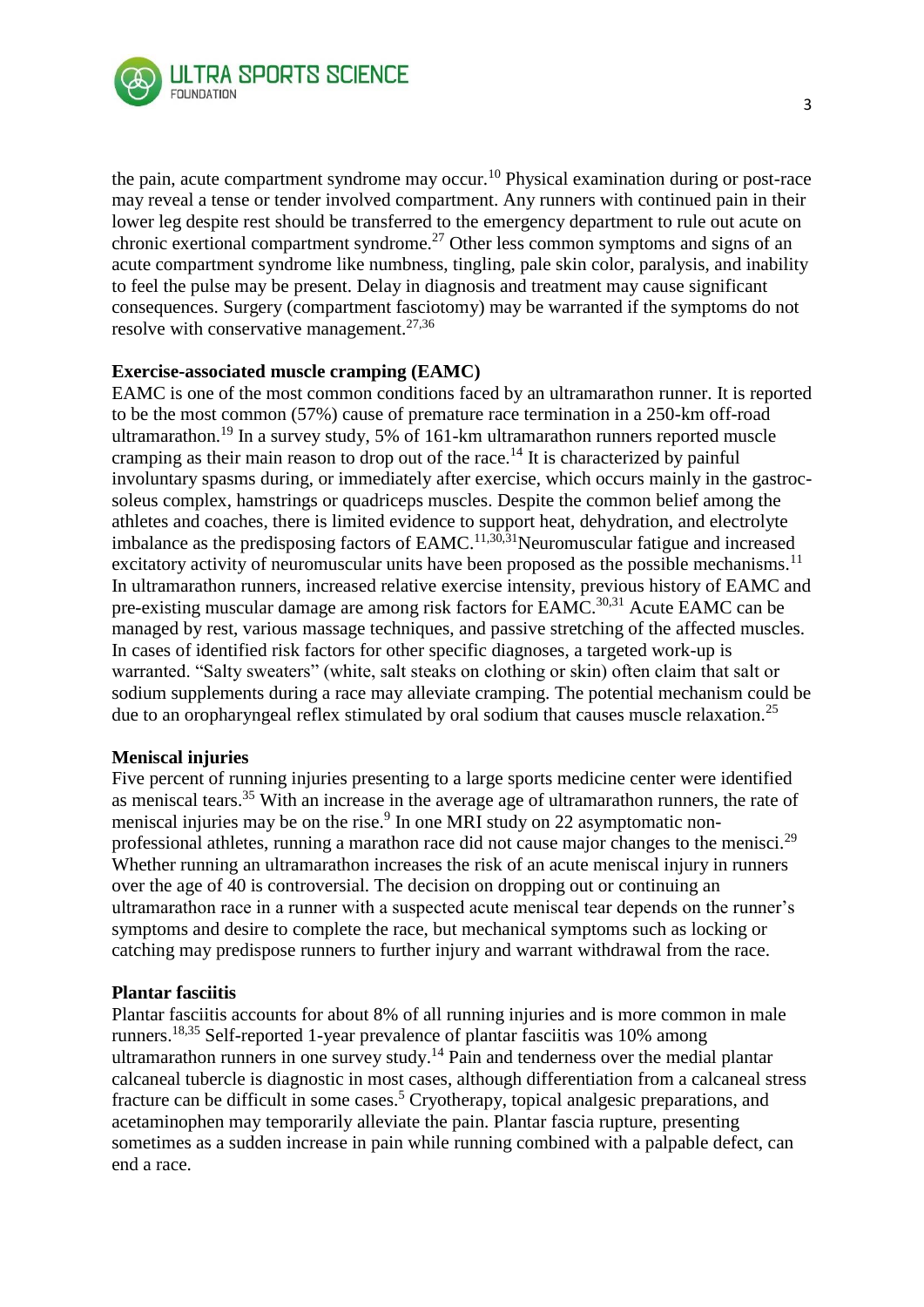

## **Lower extremity tendinopathies**

Tendinopathy refers to a wide spectrum of disorders ranging from tendinitis (acute tendon inflammation) to tendinosis (chronic tendon degeneration) to tenosynovitis (tendon sheath inflammation) to partial and complete tendon ruptures.<sup>38</sup> Tendinopathies of the lower extremities are relatively common in runners. However, the exact prevalence of tendinopathies among ultramarathon runners is unknown. Achillies, patellar, peroneal, and anterior and posterior tibial tendinopathies are common among long distance runners.<sup>32</sup> Rupture or partial rupture presenting as a defect or significant increase in pain may prevent a runner from completing a race. Management of tendinopathies consists of biomechanical adjustment, physical therapy with focus on strengthening exercises (e.g. eccentric), and stretching. There is no good evidence that invasive modalities such as dry needling, PRP (platelet-rich plasma) injection, or prolotherapy have any therapeutic effects on tendinopathies.

**Patellar tendinopathy.** In one study 5% of patients presenting to a sports medicine clinic had patellar tendinopathy.<sup>35</sup> The exact prevalence of patellar tendinopathy among ultramarathon runners is unknown as most epidemiologic studies have knee pain as their selfreported diagnosis.14,24,28,37 Diagnosis is usually made by history and physical examination (point tenderness).

**Achilles tendinopathy.** In one study the self-reported 1-year prevalence of Achilles tendinopathy among ultramarathoners was  $12\%$ .<sup>14</sup> It can have a drastic effect on runners' careers. The source of pain is not clear. Degenerative changes in the tendon start long before it becomes symptomatic and are possibly due to effects of repetitive microtrauma on the tendon.5,38 Non-insertional, or midportion tendinopathy is the most common type, occurring in the avascular zone 2-6cm proximal to the insertion of the tendon into calcaneus (heel bone).5,9,38 The patient has a gradual onset of pain which deteriorates after uphill running or sprinting (toe-running). Physical examination may reveal swelling, local tenderness, crepitus, decreased flexibility of the gastroc-soleus complex, and increased thickness of the tendon in case of chronicity.9,32,38

**Posterior tibial tendinopathy.** The posterior tibial tendon (PTT) stabilizes the medial longitudinal arch. In one retrospective study, 0.6% of patients presenting to a sports medicine clinic had a posterior tibial tendon injury.<sup>35</sup> PTT dysfunction can stress the ligaments of the hindfoot and midfoot, resulting in a painful acquired flatfooted deformity. In severe cases, medial ankle instability may occur due to deltoid ligament injury.32,38 An acute increase in pain or drop in the medial arch warrants discontinuing the race.

**Anterior tibial tendinopathy.** The anterior tibial tendon (ATT) is the main foot dorsiflexor. ATT dysfunction or rupture is uncommon and results in foot drop and a slapping gait.<sup>32</sup> It is more common among long distance runner over the age of 45 years.<sup>32</sup> If gait or running form is affected in a way that further injury is a concern, the runner should be advised to withdraw from the race.

**Peroneal tendinopathy.** Peroneal tendon injuries (tendinopathy, subluxation, and ruptures) are uncommon. Only 0.7% of patients presenting to a sports medicine clinic had peroneal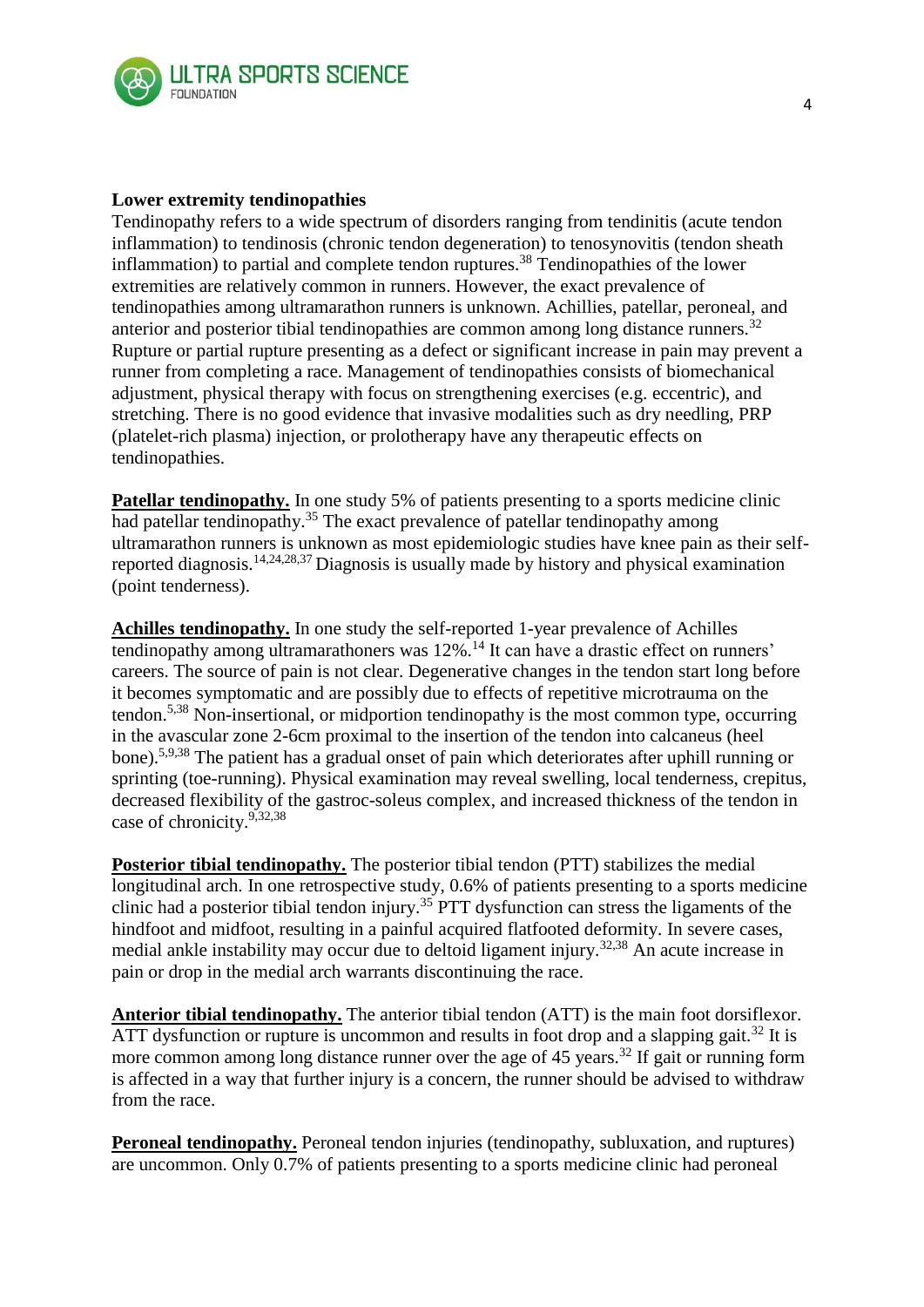

tendinopathy.<sup>35</sup> Persistent lateral ankle pain and chronic lateral ankle instability are usually linked to the peroneal tendinopathy. Running on uneven ground and muscle fatigue may lead to peroneal tendon problems in ultramarathon runners. New snapping symptoms or acute lateral pain posterior to the lateral malleolus may signal subluxation or longitudinal tendon tear, and may require a runner to withdraw from the race.

# **Exertional rhabdomyolysis (ER)**

ER is the breakdown of skeletal muscle fibers resulting in the release of muscle proteins into the circulation. Exercise-related muscle pain, swelling, stiffness, and muscle weakness are the usual symptoms of ER. Muscle damage usually becomes evident by the elevation of creatine kinase (CK). Serum CK levels should be at least 5 to 10 times the upper normal limit to confirm the diagnosis of ER, but many athletes may experience high levels of CK without rhabdomyolysis.<sup>20</sup> The prevalence of symptomatic ER among ultramarathon runners is unknown, although significant exertion or exercise may increase CK levels without complications.<sup>22</sup> In a recent study of 39 asymptomatic runners of a 246-km continuous race, the mean CK level after completing the race was about  $44,000$  U/L.<sup>33</sup> Men tend to show higher serum CK level than women and African Americans tend to have higher serum CK level than Caucasians post-exercise.<sup>20</sup> This could be due to the larger average total muscle mass in men and in the African Americans compared to women and Caucasians, respectively. There is a well-established association between ER and heat injury, but the mechanism is poorly understood.<sup>20</sup> ER may results in myoglobinuria (cola-colored urine) which can cause acute kidney injury (AKI). ER is the most common cause of exercise-associated AKI in athletes. Use of NSAIDs during the race and underlying renal problems are risk factors for developing AKI among endurance runners.

Runners with dark urine (gross myoglobinuria) should be evaluated for renal function and serum CK level. It is ideal to have at least one fast laboratory analyzer at the finish line, though this is generally not feasible. Most analyzers can measure a basic metabolic panel and CK level if needed. Recovery generally results from oral rehydration without specific intervention, but intravenous (IV) rehydration may be appropriate in cases when oral fluids are not tolerated and there are clear signs of dehydration.<sup>3,20</sup> In these cases, close monitoring of urinary output, renal function, and serum CK levels is critical, and close follow-up is required. Significant cases of ER (stage II or III AKI)<sup>26</sup> should be transferred to the hospital for close monitoring and management.<sup>3,20</sup>

# **References**

- 1. Boike A, Schnirring-Judge M, McMillin S. Sesamoid disorders of the first metatarsophalangeal joint. Clin Podiatr Med Surg. 2011;28(2):269-285, vii.
- 2. Chumanov ES, Wille CM, Michalski MP, Heiderscheit BC. Changes in muscle activation patterns when running step rate is increased. Gait Posture. 2012;36(2):231-235.
- 3. Clarkson PM, Eichner ER. Exertional rhabdomyolysis: does elevated blood creatine kinase foretell renal failure? Curr Sports Med Rep. 2006;5(2):57-60.
- 4. Collado H, Fredericson M. Patellofemoral pain syndrome. Clin Sports Med. 2010;29(3):379-398.
- 5. Cosca DD, Navazio F. Common problems in endurance athletes. Am Fam Physician. 2007;76(2):237-244.
- 6. Edwards WB, Taylor D, Rudolphi TJ, Gillette JC, Derrick TR. Effects of stride length and running mileage on a probabilistic stress fracture model. Med Sci Sports Exerc. 2009;41(12):2177-2184.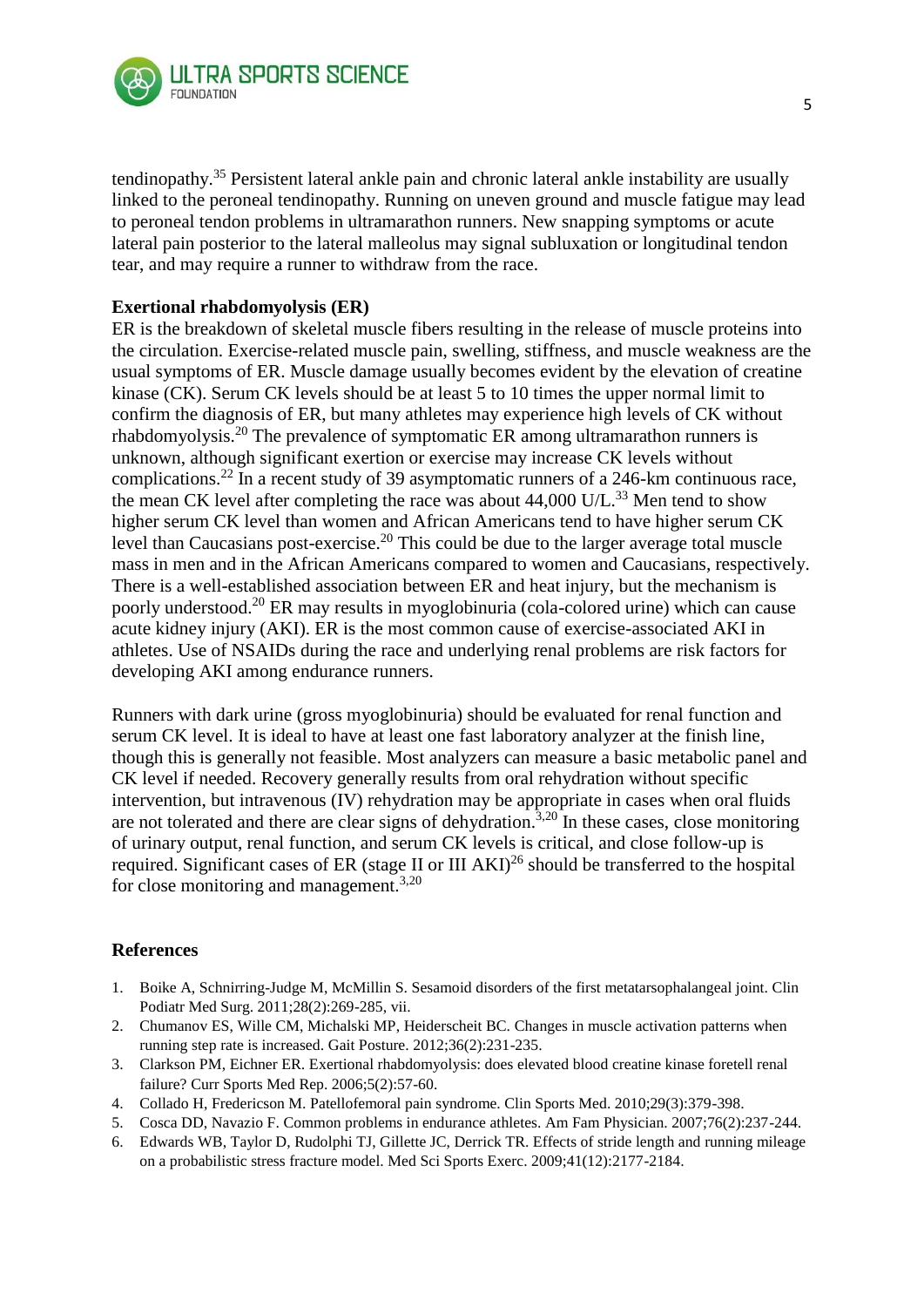

- 7. Ellis R, Hing W, Reid D. Iliotibial band friction syndrome--a systematic review. Man Ther. 2007;12(3):200-208.
- 8. Fallon KE. Musculoskeletal injuries in the ultramarathon: the 1990 Westfield Sydney to Melbourne run. Br J Sports Med. 1996;30(4):319-323.
- 9. Fields KB. Running injuries- Changing trends and demographics. Current Sports Medicine Reports. 2011;10(5):299-303.
- 10. George CA, Hutchinson MR. Chronic exertional compartment syndrome. Clin Sports Med. 2012;31(2):307-319.
- 11. Getzin AR, Milner C, LaFace KM. Nutrition update for the ultraendurance athlete. Curr Sports Med Rep. 2011;10(6):330-339.
- 12. Gunter P, Schwellnus MP. Local corticosteroid injection in iliotibial band friction syndrome in runners: a randomised controlled trial. Br J Sports Med. 2004;38(3):269-272; discussion 272.
- 13. Hobara H, Sato T, Sakaguchi M, Sato T, Nakazawa K. Step frequency and lower extremity loading during running. Int J Sports Med. 2012;33(4):310-313.
- 14. Hoffman MD, Fogard K. Factors related to successful completion of a 161-km ultramarathon. Int J Sports Physiol Perform. 2011;6(1):25-37.
- 15. Hoffman MD, Pasternak A, Rogers IR, et al. Medical services at ultra-endurance foot races in remote environments: medical issues and consensus guidelines. Sports Med. 2014;44(8):1055-1069.
- 16. Jessee AD, Gourley MM, Valovich McLeod TC. Bracing and taping techniques and patellofemoral pain syndrome. J Athl Train. 2012;47(3):358-359.
- 17. Khodaee M, Ansari M. Common ultramarathon injuries and illnesses: race day management. Curr Sports Med Rep. 2012;11(6):290-297.
- 18. Kindred J, Trubey C, Simons SM. Foot injuries in runners. Current Sports Medicine Reports. 2011;10(5):249-254.
- 19. Krabak BJ, Waite B, Schiff MA. Study of injury and illness rates in multiday ultramarathon runners. Med Sci Sports Exerc. 2011;43(12):2314-2320.
- 20. Landau ME, Kenney K, Deuster P, Campbell W. Exertional rhabdomyolysis: a clinical review with a focus on genetic influences. J Clin Neuromuscul Dis. 2012;13(3):122-136.
- 21. Lopes AD, Hespanhol LC, Yeung SS, Costa LO. What are the main running-related musculoskeletal injuries?: A systematic review. Sports Med. 2012;42(10):891-905.
- 22. Magrini D, Khodaee M, San-Millan I, Hew-Butler T, Provance AJ. Serum creatine kinase elevations in ultramarathon runners at high altitude. Phys Sportsmed. 2017;45(2):129-133.
- 23. McCormick F, Nwachukwu BU, Provencher MT. Stress fractures in runners. Clin Sports Med. 2012;31(2):291-306.
- 24. McKean KA, Manson NA, Stanish WD. Musculoskeletal injury in the masters runners. Clin J Sport Med. 2006;16(2):149-154.
- 25. Miller KC, Mack GW, Knight KL, et al. Reflex inhibition of electrically induced muscle cramps in hypohydrated humans. Med Sci Sports Exerc. 2010;42(5):953-961.
- 26. Radhakrishnan J, Cattran DC. The KDIGO practice guideline on glomerulonephritis: reading between the (guide)lines--application to the individual patient. Kidney Int. 2012;82(8):840-856.
- 27. Rehman S, Joglekar SB. Acute isolated lateral compartment syndrome of the leg after a noncontact sports injury. Orthopedics. 2009;32(7):523.
- 28. Scheer BV, Murray A. Al Andalus Ultra Trail: an observation of medical interventions during a 219-km, 5 day ultramarathon stage race. Clin J Sport Med. 2011;21(5):444-446.
- 29. Schueller-Weidekamm C, Schueller G, Uffmann M, Bader TR. Does marathon running cause acute lesions of the knee? Evaluation with magnetic resonance imaging. Eur Radiol. 2006;16(10):2179-2185.
- 30. Schwellnus MP, Allie S, Derman W, Collins M. Increased running speed and pre-race muscle damage as risk factors for exercise-associated muscle cramps in a 56 km ultra-marathon: a prospective cohort study. Br J Sports Med. 2011;45(14):1132-1136.
- 31. Schwellnus MP, Drew N, Collins M. Increased running speed and previous cramps rather than dehydration or serum sodium changes predict exercise-associated muscle cramping: a prospective cohort study in 210 Ironman triathletes. Br J Sports Med. 2011;45(8):650-656.